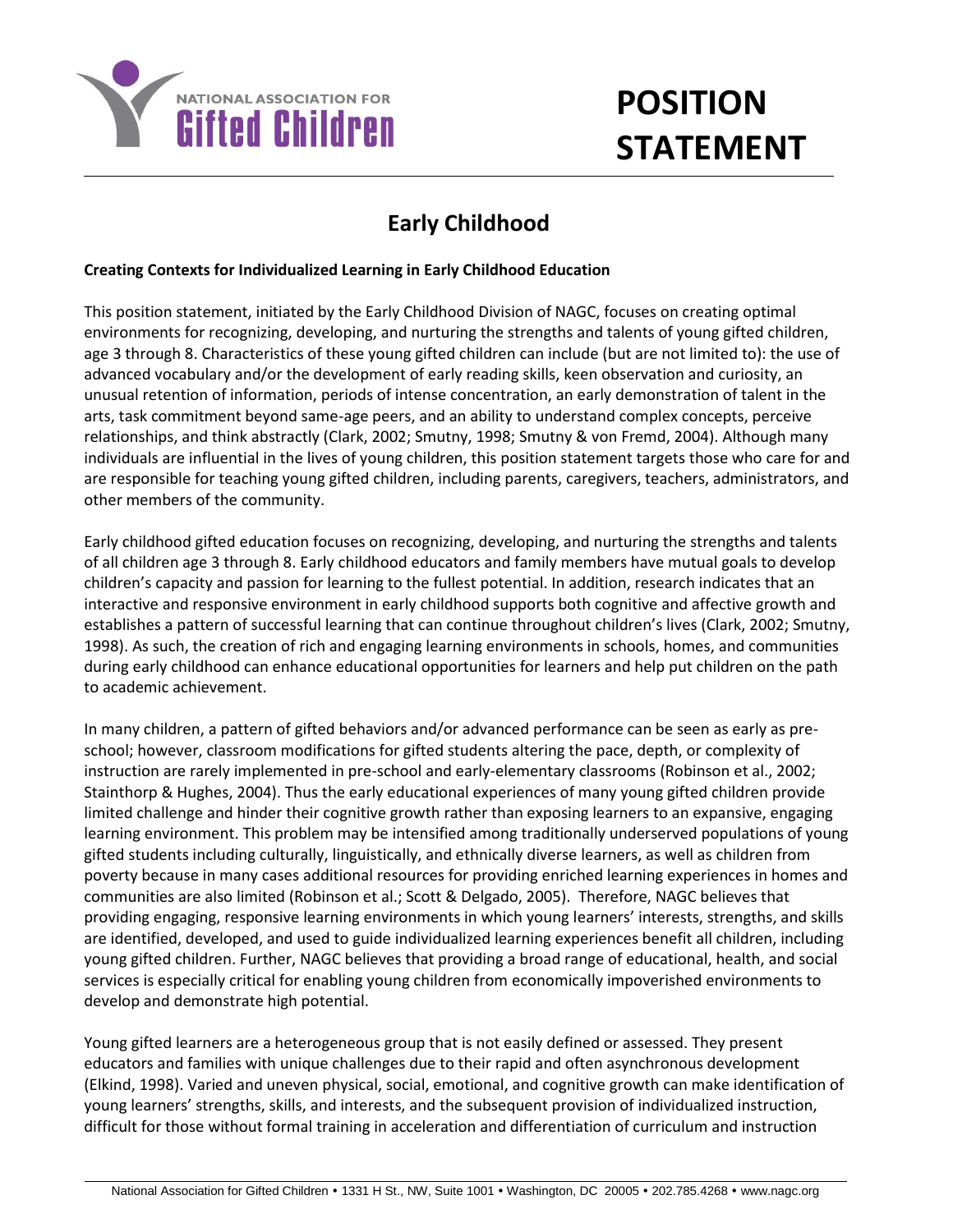(Gross, 1999; Smutny & von Fremd, 2004). In fact, research indicates that highly gifted young children frequently hide their advanced abilities or outstanding behaviors in educational settings to fit in socially with their peers (Gross). In addition, parents offer a unique perspective and are often among the first to recognize gifted behaviors in early childhood indicating that families must be included as active partners in the identification process and subsequent planning of learning environments (Barbour & Shaklee, 1998; Gross; Smutny, 1998). Ultimately, educators and families must work together to consistently develop and adapt environments that cultivate and respond to the learning needs of young gifted learners (Smutny & von Fremd).

Early childhood educators and family members play powerful and critical roles in establishing and supporting learning environments at home, in community settings, and in traditional school settings (Feinburg & Mindess, 1994; Smutny, 1998). These contexts vary and require the active participation of caring adults to recognize and nurture children's strengths, interests, and abilities. However, similar core elements must be in place across all contexts to establish an appropriate and responsive educational learning environment (Bredekamp & Rosegrant, 1995; Edwards, Gandini, & Forman, 1993; Katz & Chard, 2000; Feinburg & Mindess; Smutny). The attributes of these core elements include:

- recognition of students as individuals who enter school with a unique set of experiences, interests, strengths, and weaknesses that will influence their readiness to learn (Elkind, 1998; Feinburg & Mindess; Smutny & von Fremd, 2004)
- informal and formal observations about student strengths and readiness that inform the planning of learning opportunities (Smutny; Smutny & von Fremd)
- flexibility in the pace at which learning opportunities are provided (Some gifted learners benefit from acceleration to prevent needless repetition while others make gains with additional time to explore a topic in a more in-depth manner than same-age peers.) (Smutny & von Fremd)
- challenging and content-rich curriculum that promotes both critical and creative thinking across all academic disciplines including reading, math, science, and the arts (Robinson et al., 2002; Smutny & von Fremd)
- opportunities to build advanced literacy skills (Gross, 1999; Stainthorp & Hughes, 2004)
- ample and varied materials including but not limited to technology, print material, and manipulative resources (Barbour & Shaklee, 1998; Bredekamp & Rosegrant; Clark, 2002)
- instructional strategies that foster an authentic construction of knowledge based on exploration, manipulative resources, and experiential inquiry (Barbour & Shaklee; Clark; Katz & Chard),
- early exposure to advanced concepts in age-appropriate ways (Clark; Smutny)
- learning opportunities that provide choice and the development of independent problem solving (Robinson et al.)
- the identification and use of individual student interests to encourage investigative behaviors (Barbour & Shaklee; Smutny & von Fremd)
- interaction and collaboration with diverse peer groups of children having like and different interests and abilities (Bredekamp & Rosegrant; Elkind)
- experiences that range from concrete to abstract (Katz & Chard; Smutny & von Fremd)
- opportunities for social interaction with same-age peers as well as individuals with similar cognitive abilities and interests (Bredekamp & Rosegrant; Clark)
- engagement in a variety of stimulating learning experiences (including hands-on opportunities, imaginative play, and problem-solving) (Barbour & Shaklee; Clark; Smutny), and
- caring and nurturing child-centered environments that support healthy risk-taking behaviors (Barbour & Shaklee; Clark; Elkind; Smutny).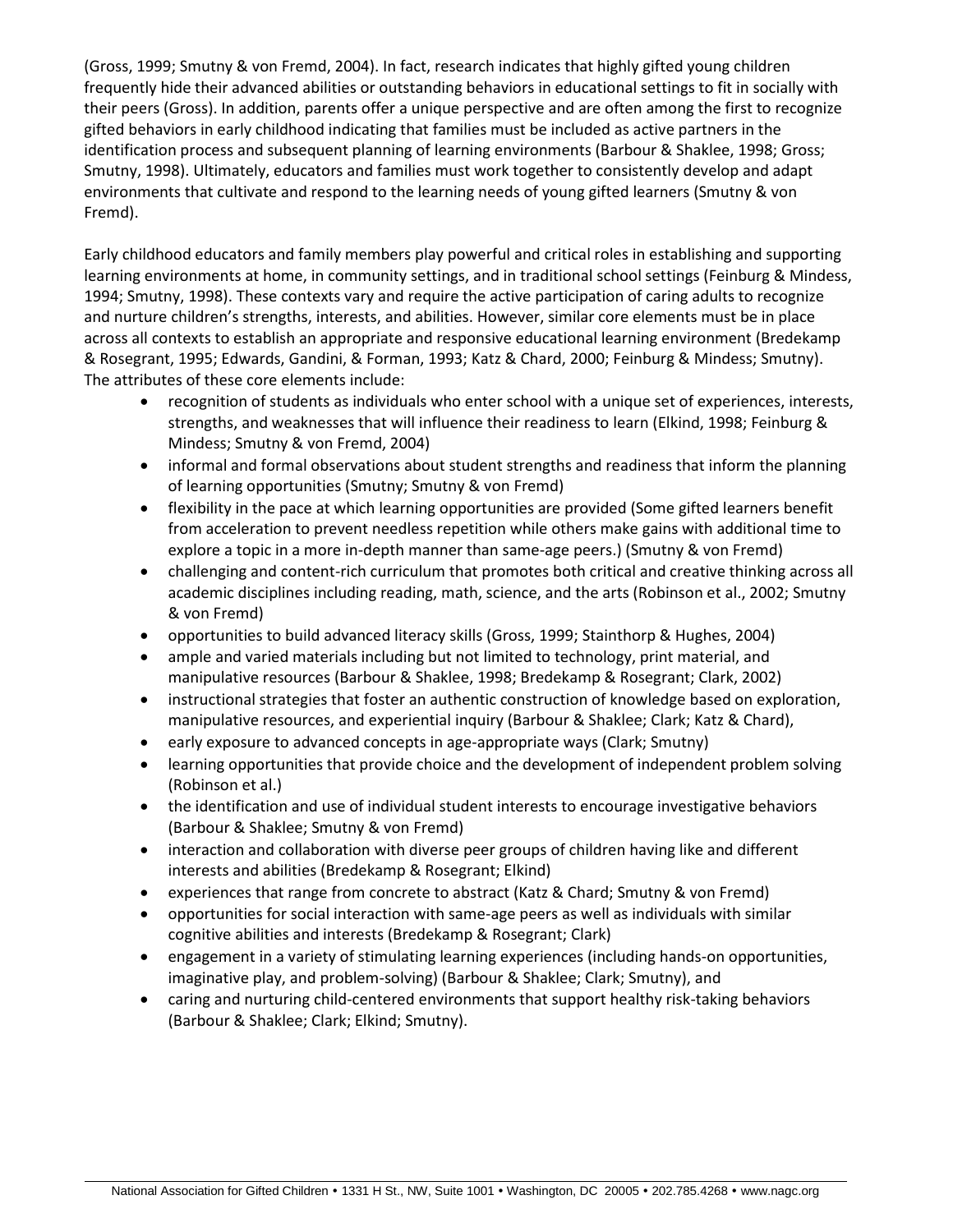To actualize these optimal learning environments, NAGC supports the development of information for parents, educators, and caregivers on the traits, behaviors, and unique learning needs of young gifted children. We also promote collaboration with early childhood educators to increase their capacity to identify and nurture the interests, talents, and abilities of young gifted learners and to create intellectually engaging learning environments to provide the highest quality education possible for all young children.

## **Annotated Bibliography**

Barbour, N. E., & Shaklee, B. D. (1998). Gifted education meets Reggio Emilia: Visions for curriculum in gifted education for young children. *Gifted Child Quarterly, 42*, 228-237.

This article explores the relationship between gifted education and early childhood education relating to curriculum development and implementation, evaluation procedures, and parent involvement.

Bredekamp, S., & Rosegrant, T. (Eds.) (1995). *Reaching potentials: Transforming early childhood curriculum and assessment, Vol. 2.* Washington, DC: National Association for the Education of Young Children.

Published by NAEYC, this book describes curriculum development for young children and connects goals and objectives to national curriculum standards.

Clark, B. (2002). *Growing up gifted* (6<sup>th</sup> ed.). Upper Saddle River, NJ: Merrill Prentice Hall.

This book traces the development of giftedness from birth through adulthood with chapter four focusing on early childhood. Insights are offered about environmental factors, parenting, and educational experiences.

Edwards, C., Gandini, L., & Forman, G. (1993). *The hundred languages of children. The Reggio Emilia approach to early childhood education*. Norwood, NJ: Ablex.

This book explains the constructivist learning approach to educating young children exemplified in the schools of Reggio Emilia, Italy. The approach "fosters children's intellectual development through a systematic focus on symbolic representation" (p. 3).

Elkind, D. (1998). *Reinventing childhood: Raising and educating children in a changing world.* Rosemont, NJ: Modern Learning Press.

Written by child psychologist, David Elkind, this book examines modern conceptions of early childhood, including a chapter describing definitions and identification of intelligence and giftedness in young children.

Feinburg, S., & Mindess, M. (1994). *Eliciting children's full potential: Designing and evaluating developmentally based programs for young children.* Pacific Grove, CA: Brooks/Cole Publishing.

The authors describe in detail how early childhood classrooms develop student's potential by embracing the cognitive development model.

Gross, M. U. M. (1999). Small poppies: Highly gifted children in the early years. *Roeper Review, 21*, 207-214.

This article discusses issues in the identification of young highly gifted children and describes the developmental differences in this unique group of learners. Research-based suggestions for improving identification and service provision are also provided.

Katz, L., & Chard, S. C. (2000). *Engaging children's minds: The project approach* (2<sup>nd</sup> ed.). Norwood, NJ: Ablex Publishing Corporation.

Katz and Chard describe the Project-Approach to curriculum development and the principles and practice of the approach. The approach is based on philosophical underpinnings of Dewey and experiential learning.